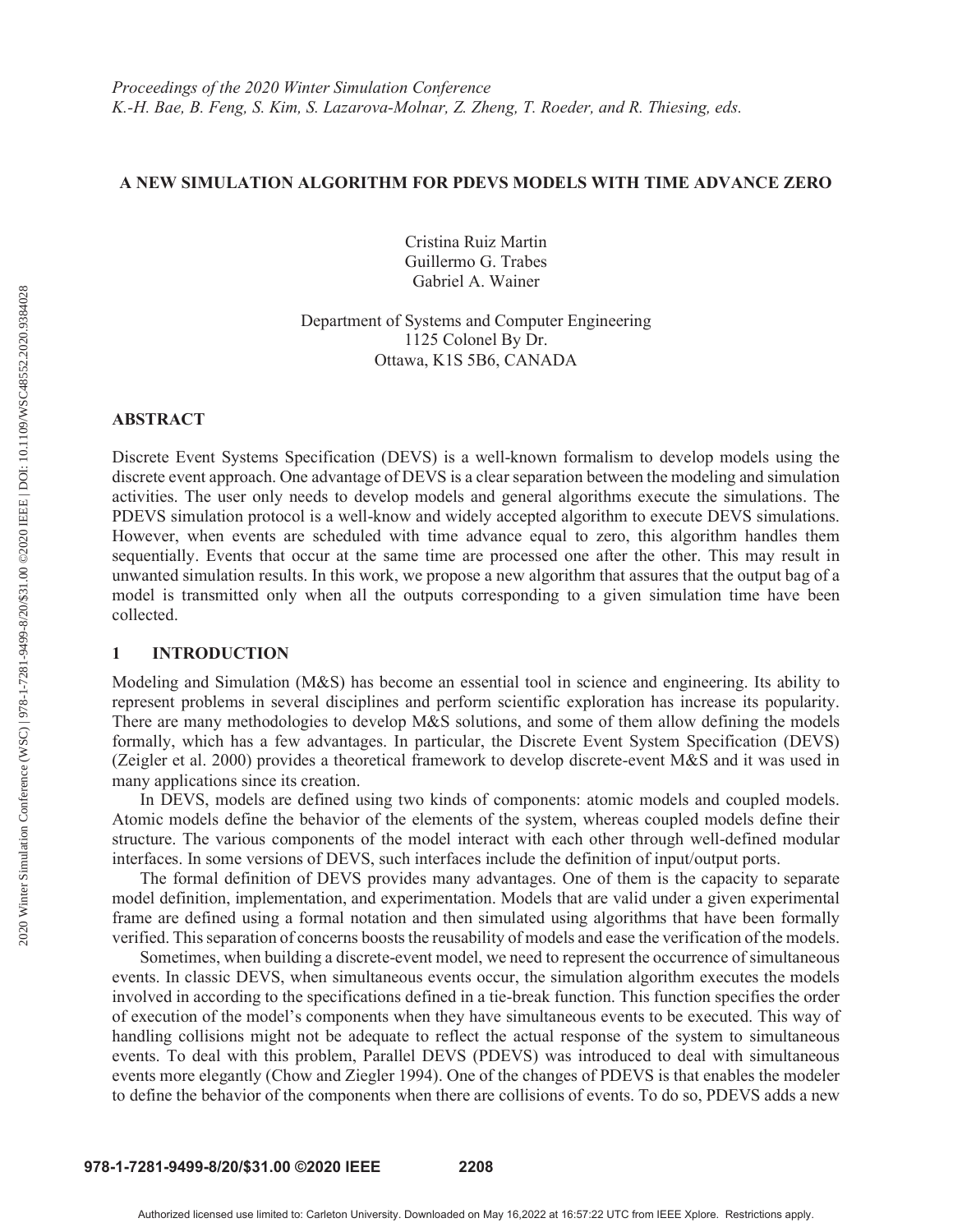function in atomic components that deals with the collision, removing the need for the tie breaking function. Another major change is that PDEVS models also modifies the way in which inputs and outputs are defined. PDEVS allows the transmission of bags of events as inputs and outputs, allowing transferring information about multiple input/output events simultaneously.

 According to the PDEVS specifications, all outputs for a specific time are stored in an output bag and transmitted simultaneously. However, the PDEVS simulation algorithm in (Chow et al. 1994), which is used in numerous DEVS implementations, does not completely follow the above-mentioned specifications. In some cases, the output bag of a model is transmitted before all the outputs for at a given time are collected. The result is that we transmit multiple output bags at the same simulation time, which make the models more complex to define as the simulation execution does not match the PDEVS specification exactly.

 One approach to solve the above-mentioned issue is to use super dense time (Nutaro 2020). Super dense time augments the real numbers with information for ordering events that would otherwise appear to be simultaneous. Therefore, this theory solves the issue considering events sequential even if they have the same simulation time. However, sometimes, the modeler needs to treat all the events with the same simulation time as simultaneous.

We present a revised version of the PDEVS Abstract Simulator that addresses this issue. The revised version of the algorithm assures that the output bag of a model is transmitted only when all the outputs corresponding to a given simulation time have been collected.

 The rest of the paper is organized as follows. In section 2, we summarize DEVS and PDEVS. We also explain the original PDEVS simulation algorithm. In section 3 we explain the issues with the current algorithm through two examples. In section 4, we introduce the proposed modification to the algorithm, and in section 5, we define the execution traces of the new algorithm through two examples. Finally, in section 6, we present the conclusions and future research lines of this work.

### 2 BACKGROUND AND RELATED WORK

#### 2.1 DEVS

Discrete Event System Specification (DEVS) (Zeigler et al. 2000) is a well-known mathematical formalism that provides a theoretical framework to think about modeling using a hierarchical, modular approach. In DEVS, atomic models provide behavior and coupled models provided structure.

Atomic models are defined as a tuple:  $A = \langle S, X, Y, \delta_{\text{int}}, \delta_{\text{ext}}, \lambda, ta \rangle$  where: *S* is the set of states, *X* is the set of input ports and values, *Y* is the set of output ports and values,  $\delta_{int}$ :  $S \rightarrow S$  is the internal transition function,  $Q = \{(s, e) \mid s \in S, 0 \le e \le ta(s)\}\$ is the local state set (where e is the time elapsed since the last transition),  $\delta_{\text{ext}}: Q \times X \to S$  is the external transition function,  $\lambda: S \to Y$  is the output function, and *ta*:  $S \to$ ℝ+ is the time-advance function. An atomic model, also known as basic model, is always in a specific state waiting to complete the lifespan delay returned by the *ta* function, unless an input of a new external event occurs. If no external event is received during the lifespan delay, the output function  $\lambda$  is called first, and then the state is changed according to the value returned by the  $\delta_{in}$  function. If an external event is received, then the state is changed according to the value returned by the  $\delta_{\text{ext}}$  function, but no output is generated.

 Coupled models define a network structure in which nodes are atomic or coupled models and directed links represent the routing of events between outputs and inputs or to/from the upper level. Formally, a coupled model is represented by the tuple  $C = \langle X, Y, D, \{M_i\}, \{I_i\}, \{Z_{ii}\}\rangle$ , SELECT>, where: *X* is the set of input events, *Y* is the set of output events, *D* is an index for the components,  $M_i \mid i \in D$ , is a Classical-DEVS models as defined previously,  $I_i$ , are the influencees of model i,  $\forall$  j  $\in I_i$ ,  $Z_{ij}$ :  $Y_i \rightarrow X_j$  is the i to j translation function and *SELECT*:  $2^D \setminus \emptyset \rightarrow D$  is the tie-breaker function that sets priority in case of simultaneous events.

 The formal definitions of DEVS provides many advantages. DEVS has the capacity to separate model definition, implementation, and experimentation. Models that are valid under a given experimental frame are defined using a formal notation and then simulated using algorithms that have been formally verified.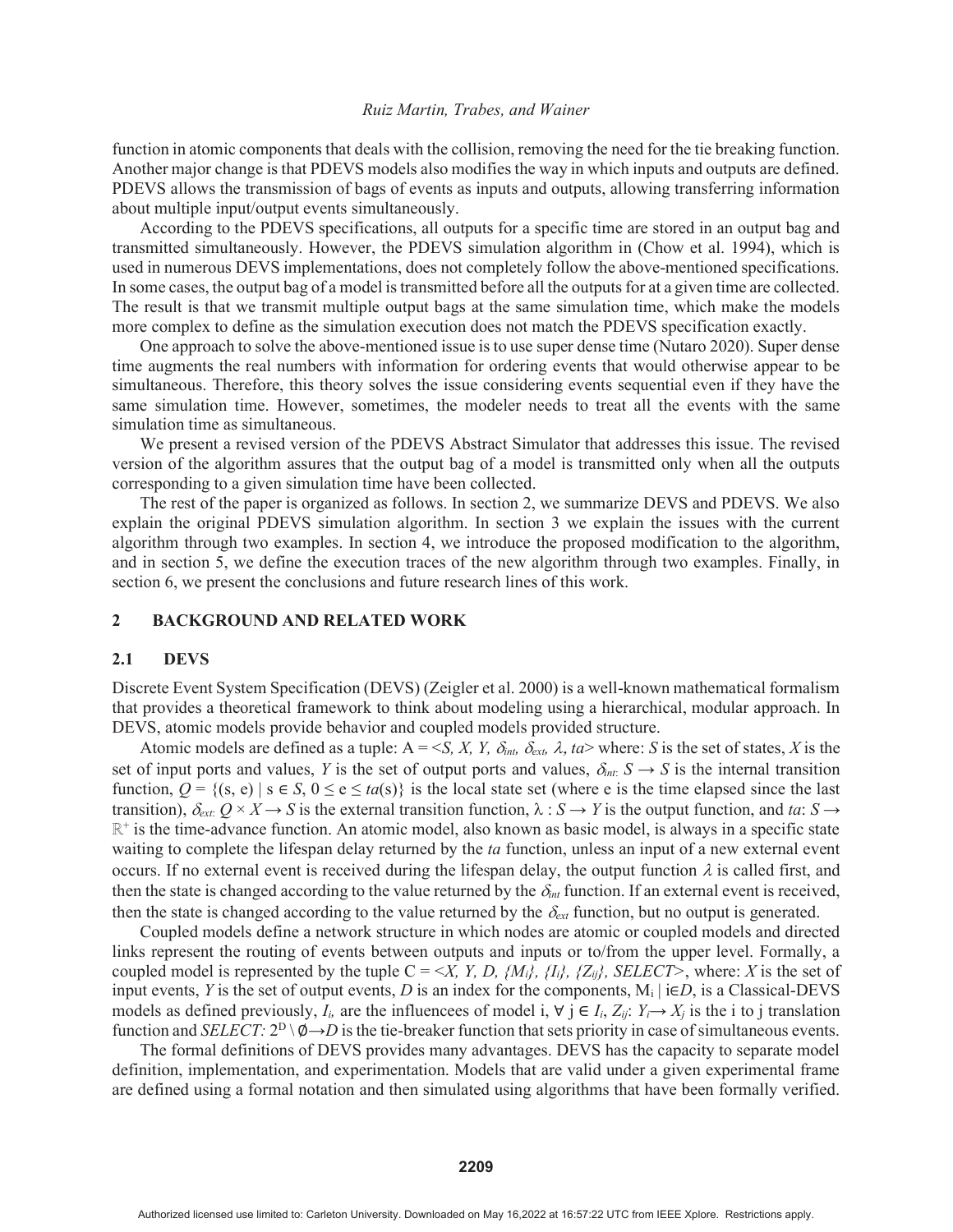This separation of concerns along with its hierarchical and modular approach boosts the reusability of models and ease the verification of the models.

# 2.2 PDEVS

Even though Classic-DEVS has been used in many applications and tools, it has a limitation when dealing with simultaneous events. Simultaneous events are handled sequentially based on the order specified in the tie-break SELECT function. This collision behavior may not accurately represent the behavior of the actual system. Parallel DEVS (PDEVS) (Chow and Ziegler 1994; Chow et al. 1994) was introduced to deal with tie-breaking and better handling of simultaneous events. PDEVS introduces two main characteristics:

- x The inputs and outputs for every PDEVS model, *X,* and *Y* respectively, are defined as bags (multisets) instead of sets, as in classical DEVS. In this way, multiple elements can be transmitted at the same time.
- A confluent function is introduced which defines the model's behavior when an internal and external transition are scheduled at the same time.

 With these new features PDEVS can handle the occurrence of multiple events at the same time in a simple way, and therefore, tie-break function SELECT, defined in classical DEVS, is no longer needed.

The PDEVS atomic models are defined as a tuple:  $A = \langle S, X, Y, \delta_{int}, \delta_{ext}, \delta_{cont}, \lambda, ta \rangle$  where: *S,*  $\delta_{int}$ , and *ta* are defined as in classical DEVS. As mentioned, *X* and *Y* are defined as bags of elements. The output, external and the additional confluent function are defined respectively, as follows:  $\lambda: S \to Y^b$ ,  $\delta_{ext}: Q \times X^b$  $\rightarrow$  *S* and  $\delta_{\text{conf}}$ :  $Q \times X^b \rightarrow S$ .

 In addition to the development of the model itself, there have been many efforts in the development of a simulator. Following the ideas from classical DEVS, PDEVS makes a clear separation between the model and the simulation. The models are defined by users following the specifications defined by the formalism and, to execute simulations, a general mechanism is provided. This mechanism is known as the PDEVS Abstract Simulator. In this section, we review the Abstract Simulator defined by (Nutaro, 2019).

 Given a PDEVS model, the PDEVS Abstract Simulator creates a structure that allows to execute the behavior of the model and to obtain the correct simulation results. The PDEVS Abstract Simulator consists of three types of components: simulators, coordinators, and root-coordinator. Each atomic model is associated with a simulator and each coupled model is associated with a coordinator. One root-coordinator is placed at the root of the structure hierarchy.

 This simulation procedure is implemented by exchanging several types of messages between the components. These are messages for initialization (*i*), to compute output (*\**) to execute a state transition (*x*) and send outputs (*y*). In contrast to classical DEVS where imminent models are sequentially activated, the coordinator enables concurrent execution of state transitions and output calculations for atomic models. The outputs of these models are collected into a bag called the mail. The mail is analyzed to determine the part going outside the scope of the coordinator due to external output coupling and the parts to be distributed internally due to internal coupling. The internal transition functions of the imminent models are not executed immediately since they may also receive input at the same simulation time. Similarly, as with the simulators, the coordinators react to *i*, *\**, *x* and *y* messages sent by a parent coordinator, and they reply to messages received from a subordinate. At the top of this hierarchy is a root-coordinator whose role is to initiate *i*, *\**, and *x* messages in each simulation cycle. The algorithms of the root-coordinators, coordinators and simulators are presented in Fig. 1, 2 and 3, respectively.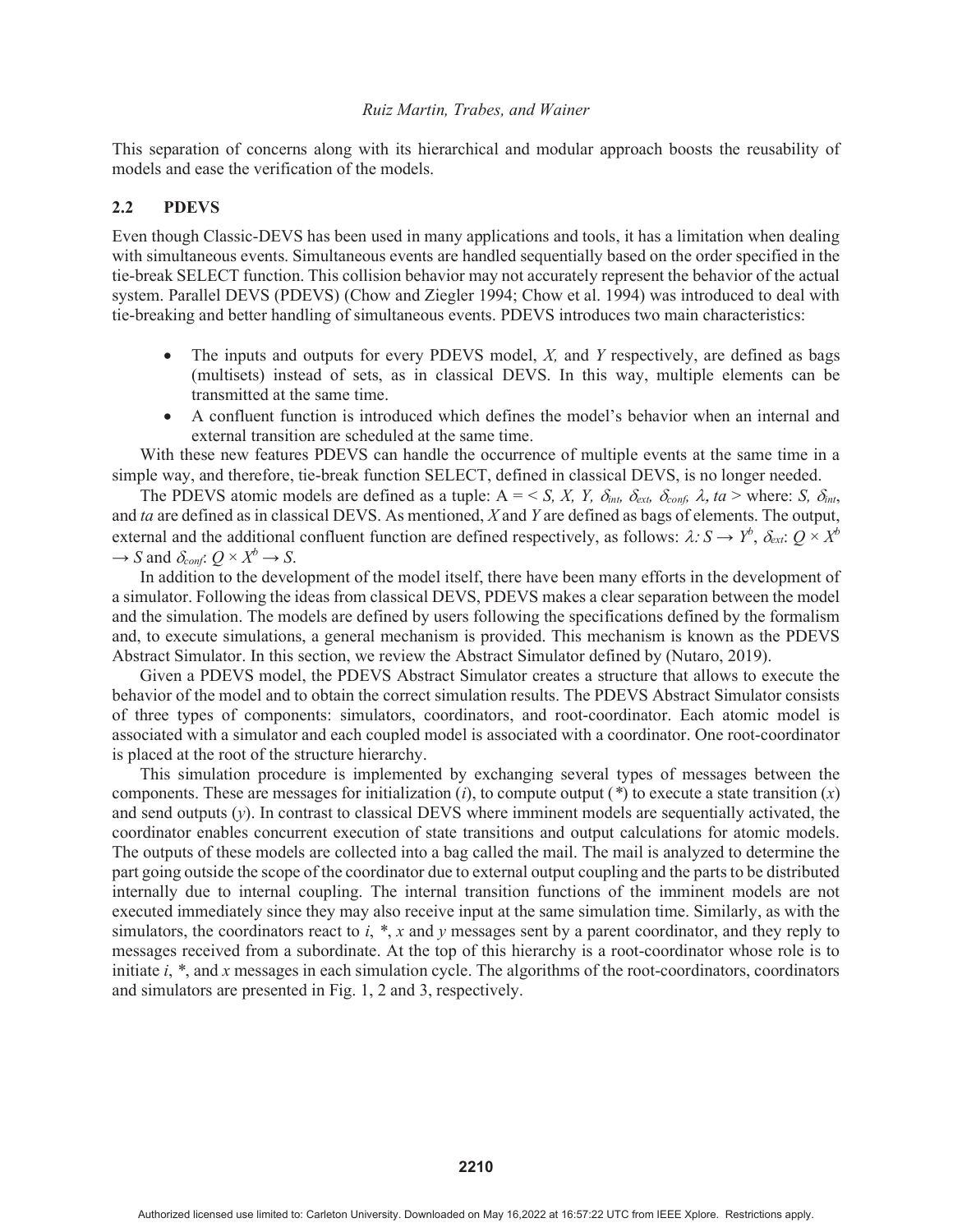| 1: Parallel-Devs-root-coordinator          | 7: $t = tn$ of its subordinate         |  |  |
|--------------------------------------------|----------------------------------------|--|--|
| 2: variables:                              | 8: loop                                |  |  |
| $3:$ $\pm$                                 | 9: send $(*,t)$ message to child       |  |  |
| 4: child                                   | 10: $t = tn$ of its child              |  |  |
| 5: $t = t0$                                | 11: end loop                           |  |  |
| 6: send initialization message $(i, t)$ to | 12: until end of simulation            |  |  |
| subordinate                                | 13: end parallel-devs-root-coordinator |  |  |

# Figure 1: Root-Coordinatorr for PDEVS.

| 1: Parallel-Devs-coordinator<br>2: variables:                                         | 37: end for<br>38: sort event-list according to $tn_{d}$         |  |  |  |
|---------------------------------------------------------------------------------------|------------------------------------------------------------------|--|--|--|
| $DEVN = (X, Y, D, {M_d}, {I_d}, {Z_{i,d}})$<br>3:                                     | $39: tL = t$                                                     |  |  |  |
| 4:<br>parent                                                                          | 40: tn = min tn <sub>d</sub>   d $\epsilon$ D                    |  |  |  |
| 5:<br>tl                                                                              | 41: when receive y-message (y <sub>d</sub> ,t) with output $y_d$ |  |  |  |
| 6:<br>tn                                                                              | from d                                                           |  |  |  |
| 7:<br>event-list                                                                      | 42: if this is not the last d in IMM then                        |  |  |  |
| 8:<br>IMM                                                                             | 43:<br>$add(y_d, d)$ to mail                                     |  |  |  |
| 9:<br>mail                                                                            | 44:<br>mark <i>d</i> as reporting                                |  |  |  |
| 10:<br>$y_{\text{parent}}$                                                            | 45: else if this is the last d in IMM then                       |  |  |  |
| 11:<br>${y_a}$                                                                        | 46:<br>$y_{parent} = \emptyset$                                  |  |  |  |
| 12: when receive i-message $(i, t)$ at time t                                         | 47:<br>end if                                                    |  |  |  |
| for $d \in D$ do<br>13:                                                               | 48:<br>for $d \in I_{\scriptscriptstyle N}$ then                 |  |  |  |
| 14:<br>send i-message to child <i>d</i><br>15: end for                                | if $Z_{d,N}(y_d) \neq \emptyset$ then<br>49:                     |  |  |  |
| 16: sort event-list according to $tn_d$                                               | 50:<br>add $y_d$ to $y_{parent}$                                 |  |  |  |
| 17: $tl = max\{tld   d \in D\}$                                                       | end if<br>51:                                                    |  |  |  |
| 18: $tn = min\{tnd   d \in D\}$                                                       | 52: end for                                                      |  |  |  |
| 19: when receive *-message $(*,t)$                                                    | 53:<br>send y-message ( $y_{parent}$ , t) to parent              |  |  |  |
| 20: if $t \neq tn$ then                                                               | 54:<br>for child r, $xr = \emptyset$ do                          |  |  |  |
| 21:<br>error: bad synchronization                                                     | 55:<br><b>for</b> d such that $d \in I_r$ do                     |  |  |  |
| $22:$ end if                                                                          | 56:<br>if $Z_{d,N}(y_d) \neq \emptyset$ then                     |  |  |  |
| 23:<br>IMM = min(event-list)                                                          | 57:<br>add y <sub>d</sub> to y <sub>r</sub>                      |  |  |  |
| 24: for $r \in IMM$ do<br>25:                                                         | 58:<br>end if                                                    |  |  |  |
| send *-messages(*, $t$ ) to $r$<br>26: end for                                        | 59:<br>end for                                                   |  |  |  |
| 27: when receive x-message( $x, t$ )                                                  | 60:<br>end for                                                   |  |  |  |
| 28: if $not(t \leq t \leq tn)$ then                                                   | 61:<br>receivers = $\{r   r \in children, y_r \neq \emptyset\}$  |  |  |  |
| 29:<br>error: bad synchronization                                                     | 62: for $r \in$ receivers do                                     |  |  |  |
| 30:<br>end if                                                                         | 63:<br>send x-messages $(y_{r},t)$ to r                          |  |  |  |
| receivers={ $r   r \in children$ , $N \in I_r$ , $Z_{N,r}(x) \neq \emptyset$ }<br>31: | 64:<br>end for                                                   |  |  |  |
| 32: for r in receivers do                                                             | 65: for $r \in IMM$ and not in receivers do                      |  |  |  |
| send x-messages( $Z_{N,r}(x)$ ,t) with input value<br>33:                             | 66:<br>send x-messages (Ø,t) to r                                |  |  |  |
| $Z_{N,r}(x)$ to r                                                                     | 67: end for                                                      |  |  |  |
| 34: end for                                                                           | $68:$ $tl = t$                                                   |  |  |  |
| 35: for $r \in IMM$ and not in receivers do                                           | 69:<br>tn = min tn <sub>a</sub>   d $\epsilon$ D                 |  |  |  |
| 36: send x-message $(\Phi, t)$ to r                                                   | sort event-list according to $tn_{d}$<br>70:                     |  |  |  |
|                                                                                       | 71: end Parallel-Devs-coordinator                                |  |  |  |

Figure 2: Coordinator for PDEVS.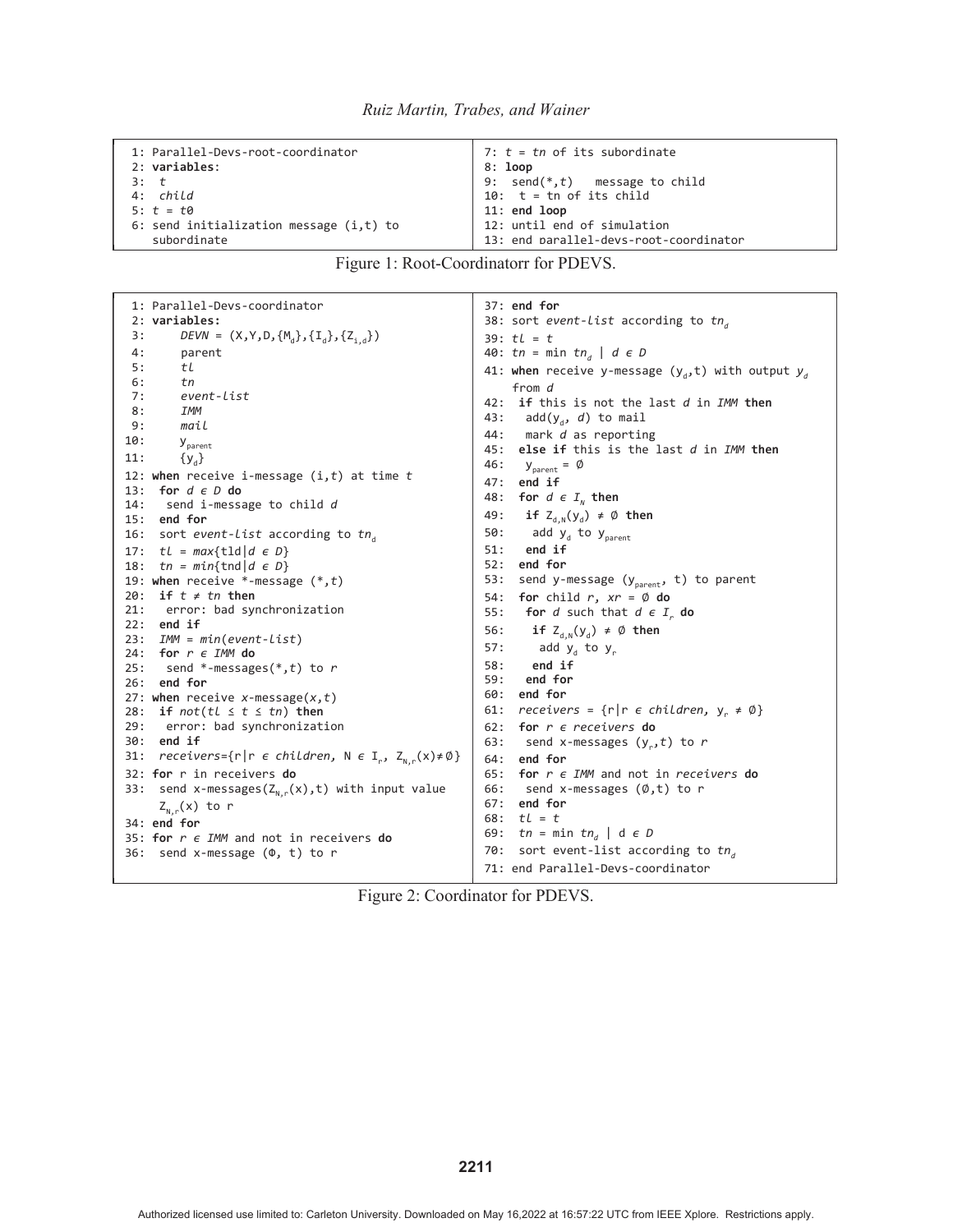| Ruiz Martin, Trabes, and Wainer |  |  |  |
|---------------------------------|--|--|--|
|---------------------------------|--|--|--|

```
1: Parallel-Devs-simulator
  2: variables:
 3: parent
  4: tl
 5: tn
  6: DEVS
 7: y
 8: when receive i-message (i,t) at time t
 9: tl = t – e
10: tn = tl + ta(s)
11: when receive *-message
12: if t = tn then
13: y = λ(s)
      send y-message(y,t) to parent coordinator
                                                             15: end if
                                                            16: when receive x-message (x,t)
                                                            17: if x = \emptyset \land t = tn then<br>18: s = \delta_{int}(s)s = \delta_{\text{int}}(s)19: else if x \neq \emptyset \wedge t = tn20: s = \delta_{\text{conf}}(s, x)21: else if x \neq \emptyset \wedge (tl \leq t \lt tn)
                                                            22: e = t - tl
                                                            23: s = \delta_{ext}(s, e, x)24: end if
                                                            25: tl = t
                                                            26: tn = tl + ta(s)27: end Parallel-Devs-Simulator
```
Figure 3: Simulator for PDEVS.

The PDEVS simulation algorithm was implemented in several simulators over the years such as DEVS-Suite Simulator (Kim et al. 2009), Adevs (Nutaro 2014), and Cadmium (Belloli et al. 2019). A detailed list of DEVS simulators can be found in http://www.sce.carleton.ca/faculty/wainer/standard/tools.htm.

### 3 THE PDEVS SIMULATION ALGORITHM

In this section, we show how the PDEVS simulation protocol works and how this protocol does not follow the definition of input/output bags as in the formal specification. We show how the algorithm handles output bags when there are states with time advance zero.

 Let us assume that we want to model and simulate a DEVS couple model whose structure is shown in Figure 4. The model, named COUPLED includes two atomic models: GENERATOR and STORAGE. COUPLED does not have any inputs or outputs; GENERATOR does not have any inputs; and STORAGE does not have any outputs. The output of GENERATOR is connected to the input of STORAGE.



Figure 4: A DEVS model example.

The formal definition of these models is as follows:

$$
GENERALOR = \langle S, X, Y, \delta_{int}, \delta_{ext}, \delta_{conf}, \lambda, ta \rangle
$$

 $S = \{0, 1\};$  $X = \emptyset$ :  $Y = \{0, 1\}$ ;  $\delta_{int}(0) = 1$ ;  $\delta_{int}(1) = 0$ ;  $\delta_{ext}$ :  $\varnothing$ ;  $\delta_{conf.}$  $\emptyset$ ;  $\lambda(0) = \{0\}; \lambda(1) = \{1\};$ *ta*  $(0) = 1$  s.; *ta*  $(1) = 0$  s.

GENERATOR has two states: 0 and 1 ( $S = \{0, 1\}$ ; initial state: 0). It changes its state through internal transitions every second if state is  $0$  (*ta*  $(0) = 1$  s.) and immediately if state is  $1$  (*ta*  $(1) = 0$  s.). The output of GENERATOR is the value of its state, also 0 or 1 ( $Y = \{0, 1\}$ ). When it is on state 0, it outputs a value of 0  $(\lambda(0) = \{0\})$ , and changes to  $1(\delta_{in}(0) = 1)$ ; when it is on state  $1(\lambda(1) = \{1\})$ , it outputs a 1, and it changes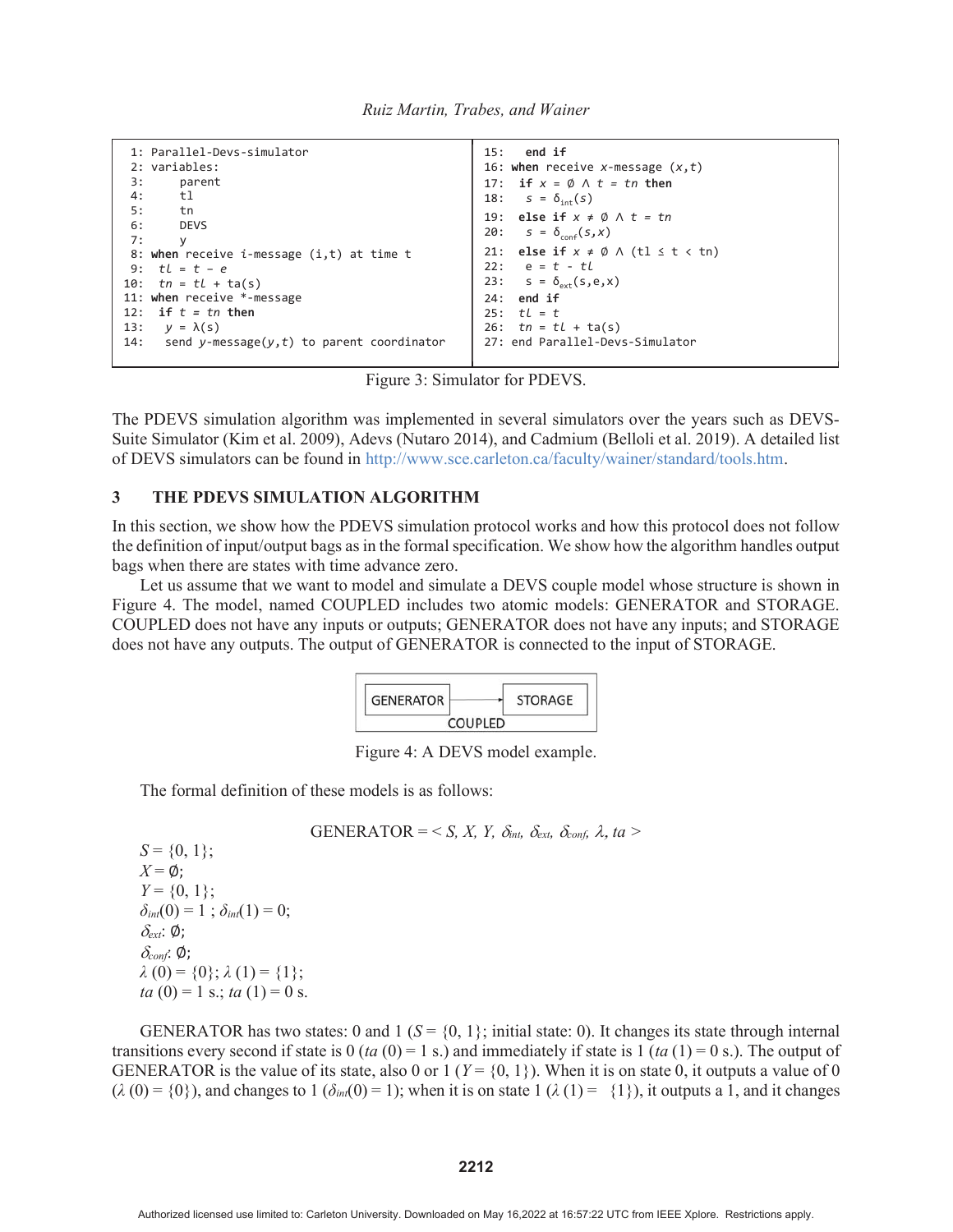to state  $0 \left( \delta_{in}(1) = 0 \right)$ . As this model does not have inputs, the external and confluent transition functions will never occur  $(X = \emptyset; \delta_{ext}: \emptyset; \delta_{conf}: \emptyset)$ .

We can notice that when this model is in state 1, it schedules its next state change in 0 seconds. This means that the next event is scheduled to occur at the same time as the previous one.

 $STORAGE = \langle S, X, Y, \delta_{int}, \delta_{ext}, \delta_{cont}, \lambda, ta \rangle$  $S = \{0, 1, 0.1\};\$  $X = \{0, 1\};$  $Y = \emptyset$ ;  $\delta_{int}(s)=s$ ;  $\delta_{ext}(s \in S, e, \{0\}) = 0; \delta_{ext}(s \in S, e, \{1\}) = 1; \delta_{ext}(s \in S, e, \{0, 1\}) = 0.1;$  $\delta_{conf}(s \in S, e, X^b) = \delta_{ext}(s \in S, e, X^b);$  $\lambda$ : Ø: *ta*  $(0) = ta(1) = ta(0.1) = \infty$ .

STORAGE has three states: 0, 1 and 0.1 (with initial state: 0). The model changes its state according to the inputs received: when it receives 0, the state is set to 0 (independently from the current state and elapsed time); when it receives 1, the state is set to 1; and when it receives an input bag =  $\{0,1\}$ , the state is set to 0.1 (representing it received both value). The confluent function defines the same behavior as the external transition. The model is always passivated, the time advance is always set to infinity. Therefore, there are no outputs ( $\lambda$ :  $\emptyset$ ) and the internal transition (which will never execute) does not change the state.

$$
COUPEED = \langle X^b, Y^b, D, \{M_i\}, \{I_i\}, \{Z_{ij}\} \rangle
$$

 $X^b = Y^b = \emptyset$ ;  $D = \{1, 2\};$  ${M<sub>i</sub>} = {M<sub>l</sub>} =$  GENERATOR,  $M<sub>2</sub> =$  STORAGE};  ${I_i} = {I_{GENERATOR} = STORAGE};$  ${Z_{ij}}$  = { GENERATOR  $\rightarrow$  STORAGE }.

COUPLED describes the structure of the top model. It does not have any inputs or outputs. The model is composed by two atomic models, GENERATOR and STORAGE. Outputs of GENERATOR are connected to inputs of STORAGE.

To execute this model, an instance of the abstract PDEVS simulator must be created. Figure 5 shows the structure of PDEVS abstract simulator for this specific example. This structure is composed of a rootcoordinator, a coordinator, and two simulators. COORDINATOR controls COUPLED; SIMULATOR\_1 executes GENERATOR and SIMULATOR\_2 executes STORAGE.



Figure 5: PDEVS abstract simulator for this example.

 The simulation execution trace of this model according to the PDEVS simulation algorithm presented in (Chow et al. 1994) is show in Figure 6, where we can see the interactions among the components. We set the simulation start time at 0. The initial state of both models is 0.

 First, ROOT-COORDINATOR sets the initial simulation time to 0 and sends an initialization message to COORDINATOR (1), which transmits the message to SIMULATOR 1 and SIMULATOR 2 (2). These two simulators calculate *ta*, *tn* and *tl* and report their time of next event *tn* to COORDINATOR (3), which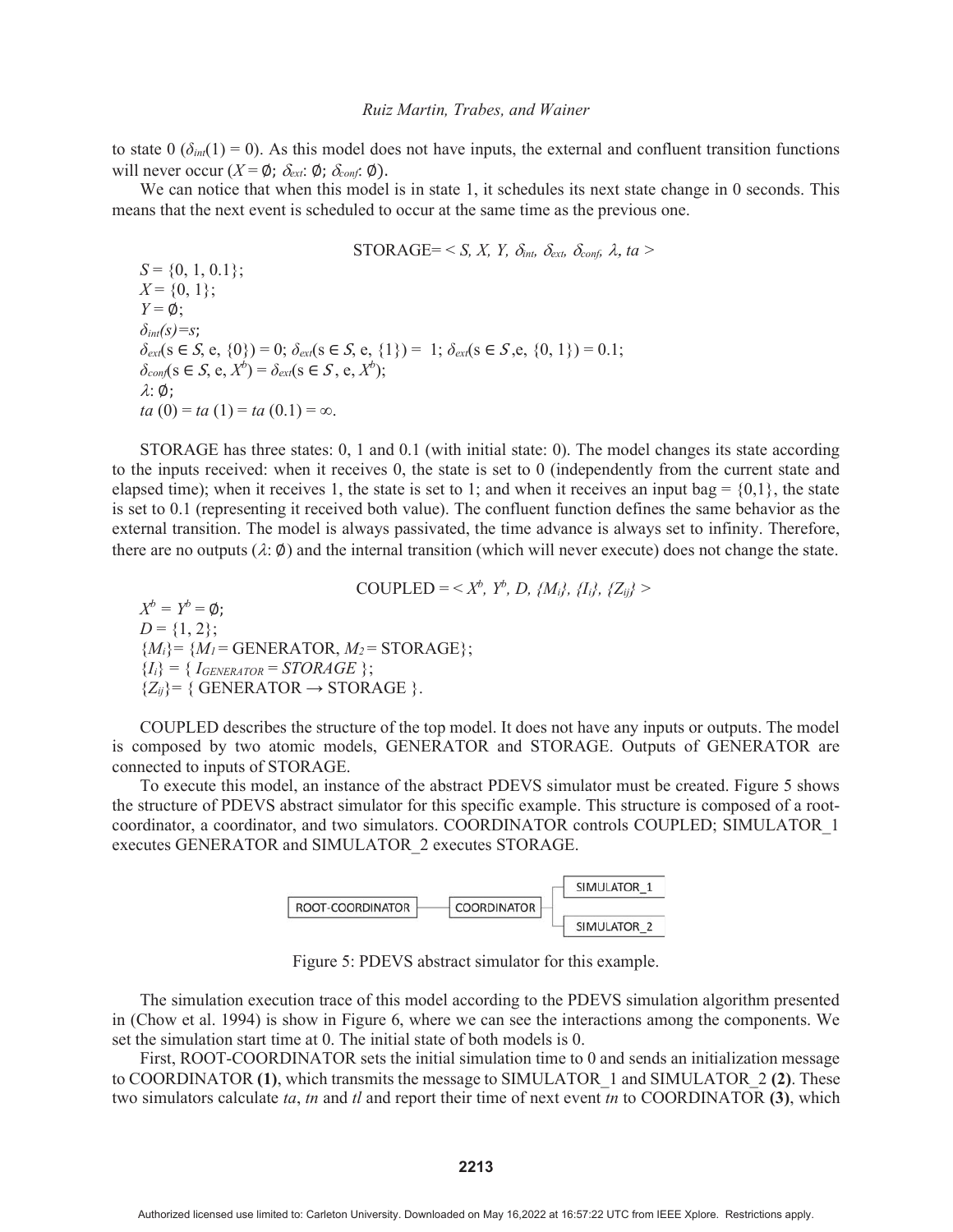picks the first in its *event-list* (in this case, *tn=1*, as the SIMULATOR\_2 is passive). This value is sent to the ROOT-COORDINATOR, which updates the simulation time to 1 and starts a simulation cycle. To do so, it sends a *collect outputs* message (\*, 1) to COORDINATOR (5), which updates its list of *imminent children (IMM)* and (6) sends \*-messages to all children in *IMM*. Then, SIMULATOR 1 runs the output function, whose value is sent to COORDINATOR (7), which updates the *receivers* set. Then it sends an *execute transition* message  $(x, 1)$  to every child in the *receivers* and *IMM* lists (8). It sends ( $\varphi$ ,1) to SIMULATOR 1 because it has no inputs, and  $({0},1)$  to SIMULATOR 2, because it receives the input bag  $\{0\}$  coming from the output of SIMULATOR 1. Then, SIMULATOR 1 runs the internal transition function and updates its state to 1 ( $s = \delta_{int}(0) = 1$ ). It also calculates the time advance of the new state (*ta*  $(1) = 0$ ), updates its *tn* and *tl* and report the time of next event *tn* to COORDINATOR (9). At the same time, SIMULATOR 2 runs the external transition function with the input bag  $\{0\}$  and updates its state to  $0$  ( $\delta_{ext}(0,$  $e, \{0\}$  = 0). It also calculates the time advance of the new state (*ta* (0) = ∞.), updates its *tn* and *tl* and report the time of next event *tn* to COORDINATOR (9), which picks the first in its *event-list* (in this case, *tn=1*, as the SIMULATOR 2 is passive). This value is sent to the ROOT-COORDINATOR (10), which updates the simulation time to 1 and starts a simulation cycle. Note that a new simulation cycle starts without the simulation time advancing. The simulation time is still 1. To do so, it sends a *collect outputs* message (\*, 1) to COORDINATOR (11). Steps  $(12) - (17)$  are a new simulation cycle like the one presented in steps (6)-(11). COORDINATOR updates its list of *imminent children (IMM)* (12) and sends \*-messages to all



Figure 6: A PDEVS simulation protocol execution trace.

**2214**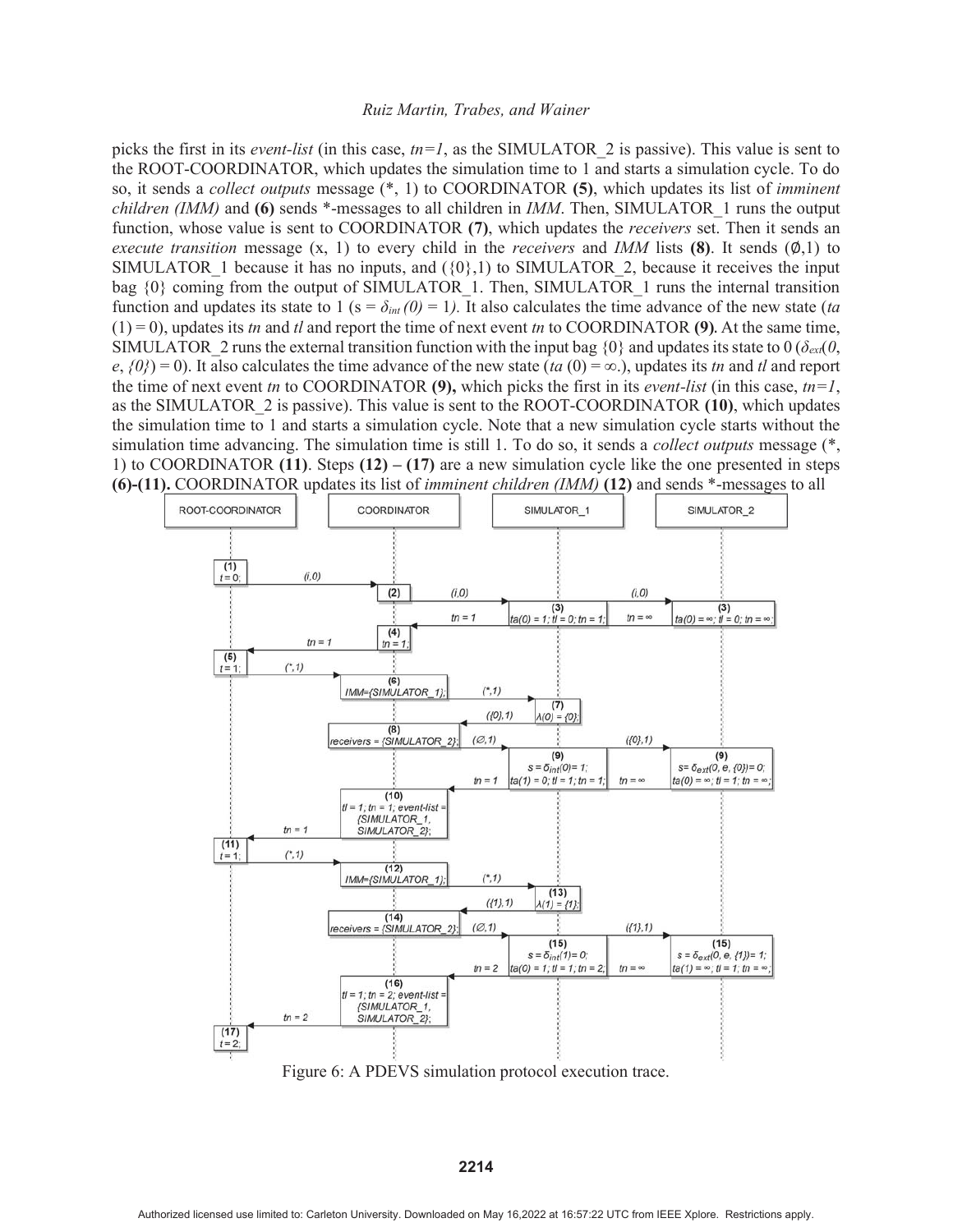children in *IMM*. Then, SIMULATOR\_1 runs the output function, whose value is sent to COORDINATOR (13), which updates the *receivers* set (14). Then it sends an *execute transition* message to every child in the *receivers* and *IMM* lists. It sends  $(0,1)$  to SIMULATOR 1 because it has no inputs and a ({1},1) to SIMULATOR 2, because it receives an input bag  ${1}$  coming from the output of SIMULATOR 1. Then, SIMULATOR 1 runs the internal transition function and updates its state to 1 (s =  $\delta_{int} (1) = 0$ ). It also calculates the time advance of the new state  $(ta(0) = 1)$ , updates its *tn* and *tl* and report the time of next event *tn* to COORDINATOR (15). At the same time, SIMULATOR 2 runs the external transition function with the input bag  $\{1\}$  and updates its state to 1 ( $\delta_{ext}(0, e, \{1\}) = 1$ ). It also calculates the time advance of the new state ( $ta$  (1) =  $\infty$ ), updates its *tn* and *tl* and report the time of next event *tn* to COORDINATOR (15), which picks the first in its *event-list* (in this case,  $tn=2$ , as the SIMULATOR 2 is passive). This value is sent to the ROOT-COORDINATOR (16), which updates the simulation time to 2 and starts a simulation cycle (17). The simulation continues until the *tn* value of COORDINATOR is infinity or until the maximum simulation time is reached, whichever happens first.

 In this execution trace we can see that GENERATOR produces 2 outputs at time 1: {0} (step 7) and {1}, (step 13). These outputs change the state twice on STORAGE. First, it changes to state 0 (step 9), and then, it changes to state 1 (step 15). However, as these outputs occur at the same moment (simulation time 1), a single output bag {0,1} should have been produced by GENERATOR at time 1, which should generate a state change to 0.1 in STORAGE.

 The issue in the PDEVS simulation protocol is that it handles time advance zero sequentially: events that occur at the same time are processed one at the time in different simulation cycles. Consequently, the result may not be the one desired, as in this example. This suggests that a modification is needed.

 One solution to this problem may be to modify GENERATOR so it can output a single bag with {0,1} value. For example, in this case GENERATOR may be modified to create the bag {0,1} as the output for state 1 (i.e.  $\lambda$  (1) = {0, 1}). However, this changes the semantics for this model, now the output for state 1 is not equal to the value of its state, as originally intended when it was designed. To achieve this, a new state should be included in the model, for example one called "0.1", making it more complex. Therefore, this solution is not ideal: it introduces changes and makes the model more complex without achieving any benefit. It would be desirable to address this issue without modifying the models.

 In this work, we propose a modification over the PDEVS simulation algorithm to solve this problem. We modify the algorithm in such a way that we generate complete output bags when there are states with time advance zero instead of handling them one at the time. Models will be able to generate several individual outputs at a specific simulation time, while guaranteeing that they will be transmitted together. In the next section, we detail the proposed algorithm.

### 4 PROPOSED SIMULATION ALGORITHM

The proposed PDEVS simulation algorithm is like the one presented in (Nutaro 2019) which follows (Chow et al. 1994). It includes simulators, coordinators, and a root-coordinator. The simulators are associated with atomic models and the coordinators to coupled models. The root-coordinator oversees the overall synchronization.

 This simulation procedure is also defined by exchanging several types of messages between the components. These are messages for initialization (i), to compute output  $(*)$  to execute a state transition  $(x)$ and send outputs (y). Three new messages have been added to the simulation procedure: (1) a message to notify the coordinator that the output bag from the simulator is not yet filled (*nf*), (2) a message to tell the simulator to update its state to be able to continue filling the bag (*su*), and (3) a message to notify the coordinator that the simulator is ready to continue filling the bag (*rcf*).

#### 4.1 Abstract simulator

The new abstract simulator is shown in Figure 7. The modifications to the original simulator are underlined.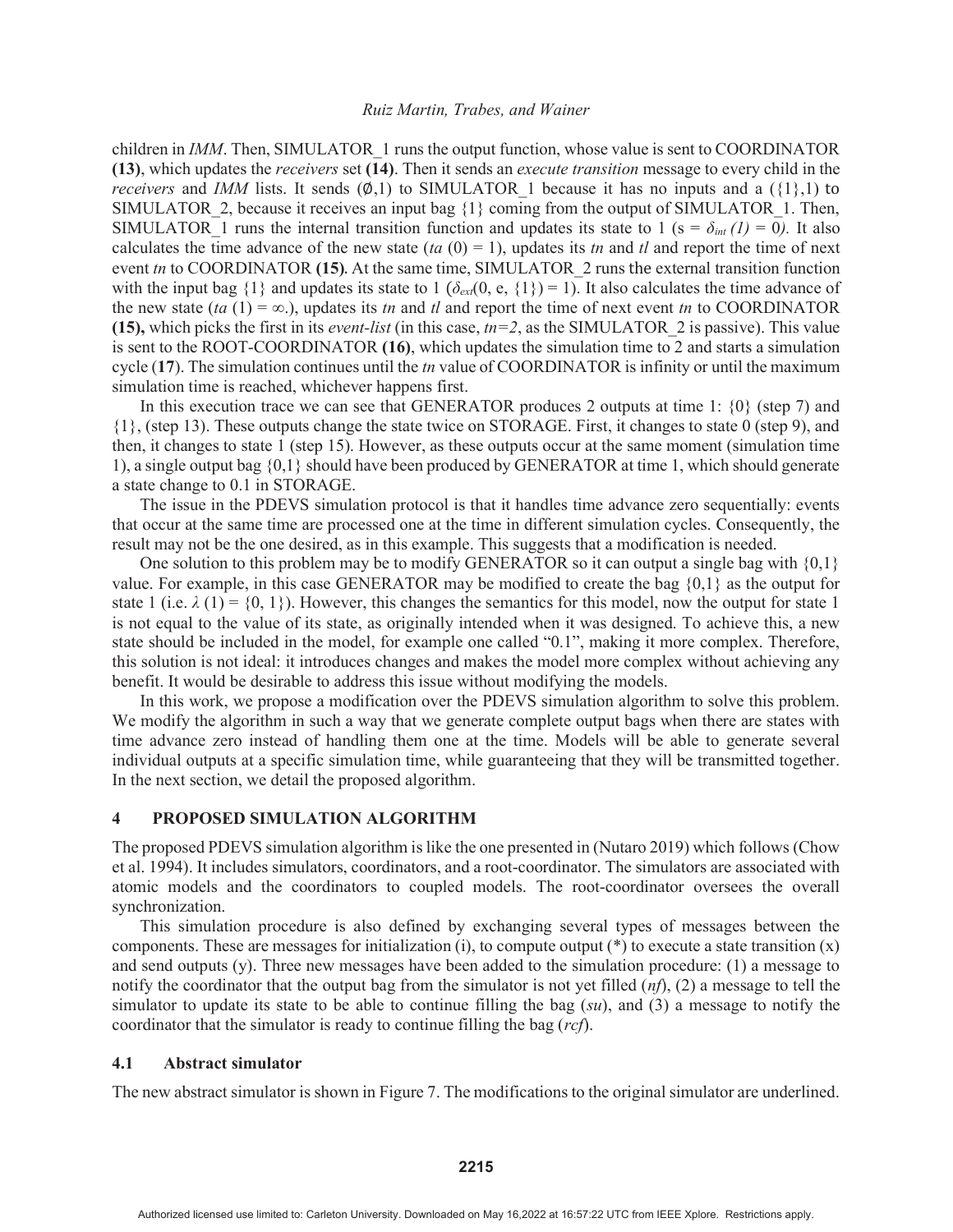

#### Figure 7: New simulator for PDEVS.

The changes in the abstract simulator are to ensure that all output messages generated by a simulator at the same simulation time are filled into a single output bag before they are transmitted to the coordinator. This new algorithm works in the following way: when an \*-message is received, if the time of the \*-message is equal to the simulator's next time, it adds the output  $(\lambda(s))$  to the message bag (y). It also checks if the bag is ready or if there are more messages to be added. To do so, it calculates the next state of the model through an internal transition (*sp*) and its time advance (*tp*). If *tp* is not equal to zero, then the bag is full. It means, the simulator will not generate more outputs at the same simulation time. Therefore, the simulation continues as in the original version. The simulator sends a y-message to the parent coordinator. And if the simulator receives a su-message, a synchronization error occurred because *tp* is not equal to zero. If *tp* is equal to zero, there are more messages to be added to the output message bag  $(y)$  before the simulation time advances. In that case, an *nf-message* is sent to the parent coordinator (meaning that the simulator has more messages to add to the bag). In that case, when a *su-message* is received, the simulator updates the state of the model from s to *sp*, and an *rcf-message* is sent to the parent coordinator (meaning that the simulator is ready to continue filling the bag). The rest of the simulator algorithm is the same as in the original version. We clean the output bag before executing a transition and re-use the value of *sp* to avoid calculating the internal transition function again.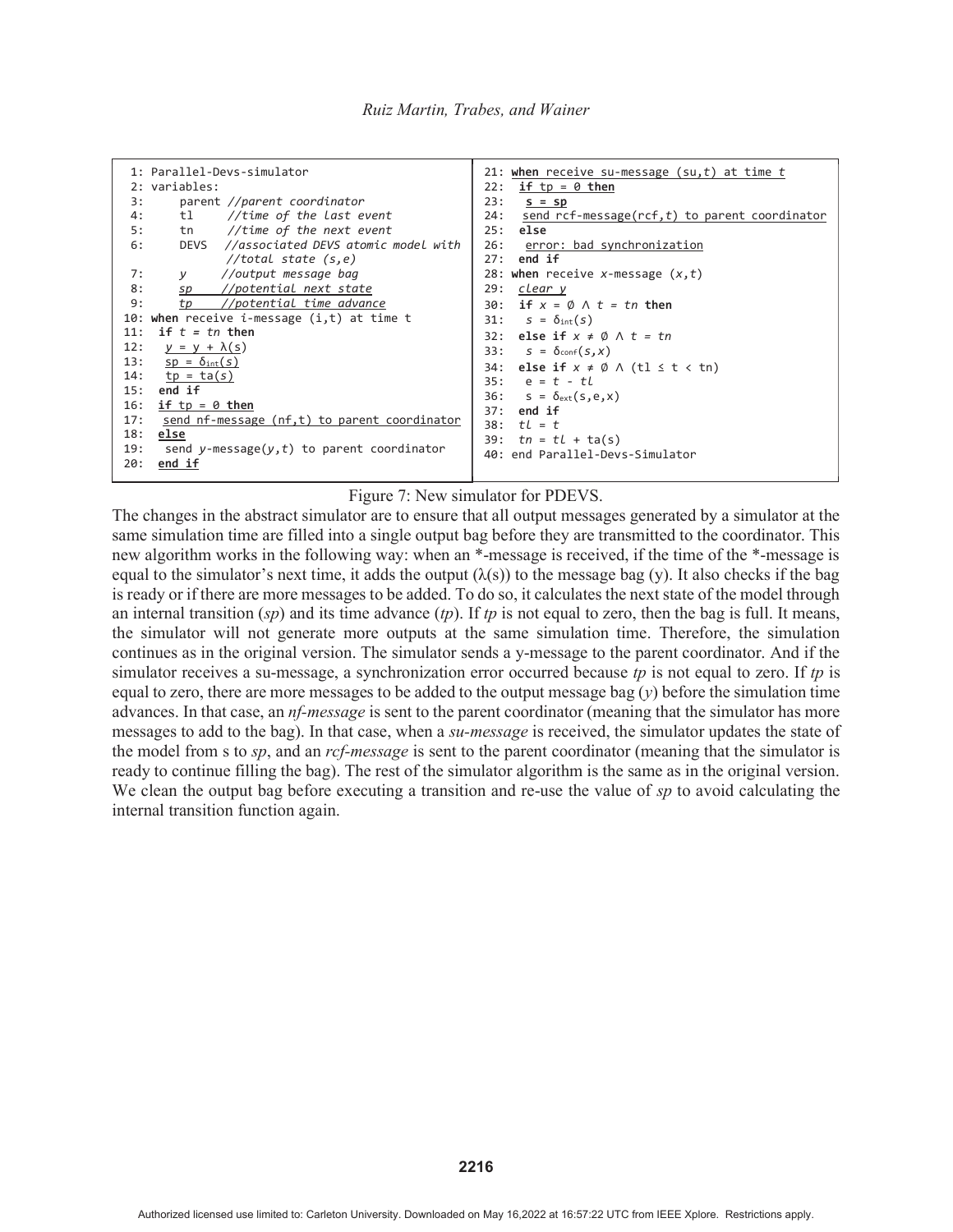```
1: Parallel-Devs-coordinator
  2: variables:
 3: DEVN=(X,Y,D,{M_d},{I_d},{Z_{i,d}})//associated DEVS
coupled model 
 4: parent //parent coordinator<br>5: tl //time of last event
                  5: tl //time of last event
 6: tn //time of next event 
7: event-list //element list(d,tna)sorted by tna<br>8: IMM         //list of imminent children
             8: IMM //list of imminent children
 9: mail //output mail bag 
10: y_{\text{parent}} //output message bag to parent
\{y_a\} //coordinator<br>11: \{y_a\} //set of outpu
                //set of output message bags for
                  //each child d
12: when receive i-message (i,t) at time t
13: for d є D do
14: send i-message to child d
15: end for
16: sort event-list according to tn_d17: tl = max{tld|d є D}
18: tn = min\{tn | d \in D\}19: when receive *-message (*,t)
20: if t ≠ tn then
21: error: bad synchronization
22: end if
23: IMM = min(event-list)
24: for r є IMM do
25: send *-messages(*,t) to r
26: end for 
27: when receive nf-message(fn,t) from d є IMM
28: send su-message(su,t) to d
29: when receive rcf-message (rcf,t) from d є IMM
30: send *-message(*,t) to d 
31: when receive x-message(x,t)
32: if not(tl ≤ t ≤ tn) then
33: error: bad synchronization
34: end if
35: receivers={r|r \in children, N \in I_r, Z_{N,r}(x) \neq \emptyset}
36: for r in receivers do
37: send x-messages(Z_{N,r}(x),t) with input value
     Z_{N,r}(x) to r
                                                          38: end for
                                                          39: for r є IMM and not in receivers do
                                                          40: send x-message (\emptyset, t) to r
                                                          41: end for
                                                          42: sort event-list according to tn_{d}43: tl = t
                                                          44: tn = min \ t n_d \mid d \ \epsilon \ D45: when receive y-message (y_d, t) with output y_d from d
                                                          46: if this is not the last d in IMM then
                                                          47: add(y_d, d) to mail
                                                          48: mark d as reporting
                                                          49: else if this is the last d in IMM then
                                                          50: y_{parent} = \emptyset51: end if
                                                          52: for d \in I_n then
                                                          53: if Z_{d,N}(y_d) \neq \emptyset then
                                                          54: add y_d to y_{parent}55: end if
                                                          56: end for
                                                          57: send y-message (y_{parent}, t) to parent
                                                          58: for child r, xr = \emptyset do
                                                          59: for d such that d \in I do
                                                          60: if Z_{d,N}(y_d) \neq \emptyset then
                                                          61: add y_d to y_r62: end if
                                                          63: end for
                                                          64: end for
                                                          65: receivers = \{r | r \in children, y_r \neq \emptyset\}66: for r є receivers do
                                                          67: send x-messages (y_r, t) to r68: end for
                                                          70: for r є IMM and not in receivers do
                                                          71: send x-messages (\emptyset, t) to r
                                                          72: end for
                                                          73: tl = t
                                                          74: tn = min \ t n_d \mid d \ \epsilon \ D75: sort event-list according to tn_d76: end Parallel-Devs-coordinator
```
Figure 8: New coordinator for PDEVS.

# 4.2 Abstract coordinator

The implementation of the new abstract coordinator is presented in Figure 8. The coordinator now handles *nf-messages* and *rcf-messages* from imminent children. When an *nf-message* is received form an imminent child, the coordinator sends a *su-message* to that child to indicate that they can update the state and get ready to be able to continue filling the bag. Instead, when a rcf-message is received, the coordinator sends a \*-message to the children, so it can continue filling the bag.

# 4.3 Root coordinator

The root coordinator stays the same as the one proposed in (Chow et al., 1994), and explained in section 2.

# 5 EXECUTION TRACE WITH THE PROPOSED ALGORITHM

In this section, we show how our proposed PDEVS simulation protocol (see Section 4) works and what are the differences with the original one explained in section 3 through an example. To exemplify how the new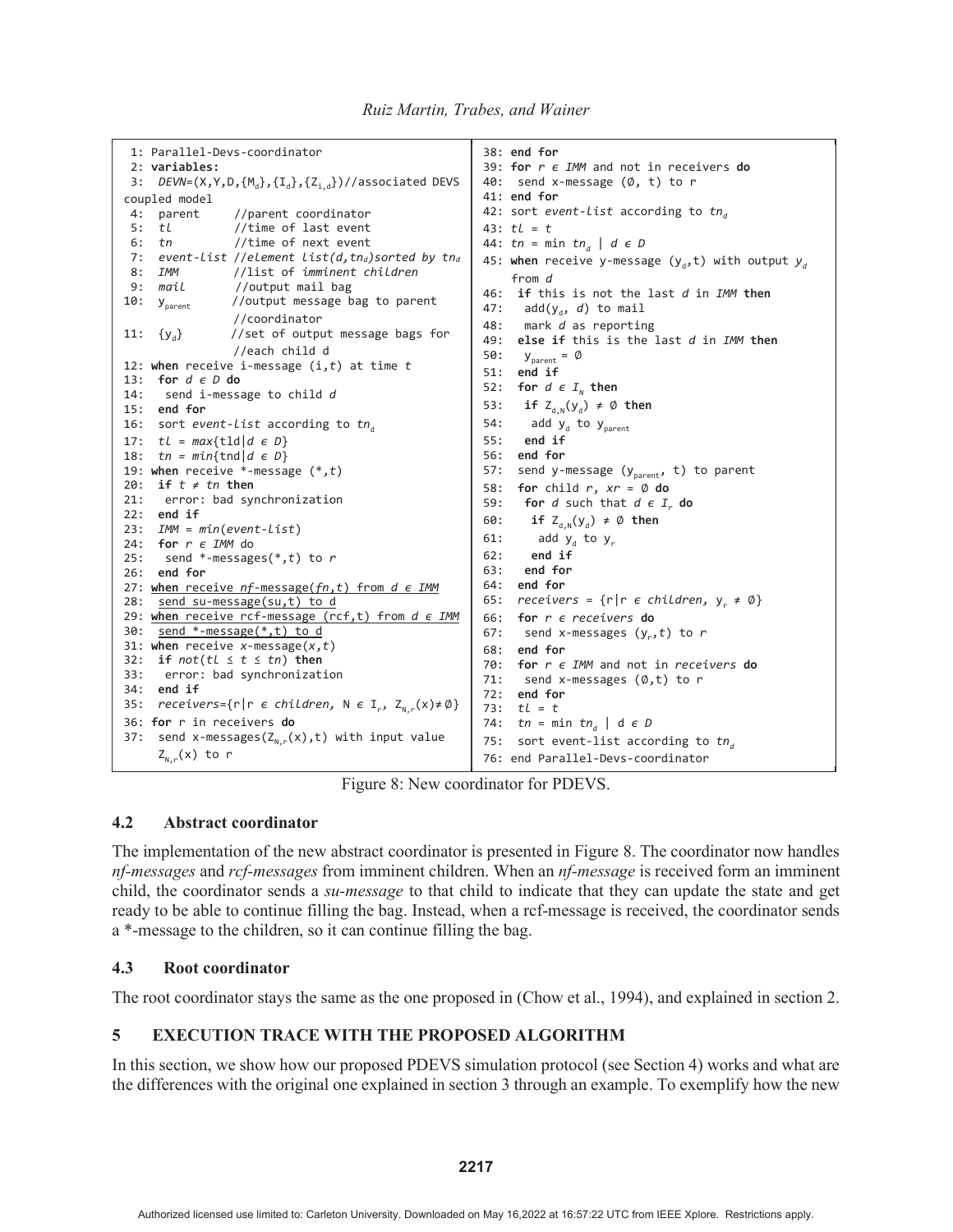PDEVS Simulation Protocol works when a time advance zero occurs, we use the same model as the one presented in section 3 (see Figure 4).

 To execute this model, an instance of the new abstract PDEVS simulator must be created. The structure of the abstract simulator remains the same as in Section 3: one root coordinator, a coordinator and two simulators (see Figure 5).



Figure 9: A new PDEVS simulation protocol execution trace.

 The simulation execution trace of this model show in Figure 9, where we can see the interactions among the components. We set the simulation start time at 0. The initial state of both models is 0.

 The simulation algorithm starts as we presented in section 3 until step (6), when COORDINATOR sends \*-messages to all children in *IMM*. Then, SIMULATOR\_1 runs the output function and instead of sending the y-message to COORDINATOR, SIMULATOR 1 adds the value of the output function to its output bag and checks is the bag is full. To do so, it calculates the potential next state using the internal transition function (sp =  $\delta_{int}(0)$  = 1) and the time advance associate to the potential state (tp = ta(sp) =  $ta(1)=0$  (7). Because tp is equal to zero, it means that the output bag is not full. Therefore SIMULATOR 1 send a nf-message to COORDINATOR. When COORDINATOR receives the nf-message, it sends a sumessage to SIMULATOR 1 to indicate it should update the state (9). Then, SIMULATOR 1 updates its state with the potential state compute previously (10) and sends a rcf-message to COORDINATOR to indicate its ready to continue filling the bag. After this, COORDINATOR sends another *collect outputs* message  $(*,1)$  to SIMULATOR 1, which computes the output function and adds to its output bag and checks is the bag is full. To do so, it calculates the potential next state using the internal transition function  $(sp = \delta_{int}(1) = 0)$  and the time advance associate to the potential state (tp = ta(sp) = ta(0) = 1) (11). Because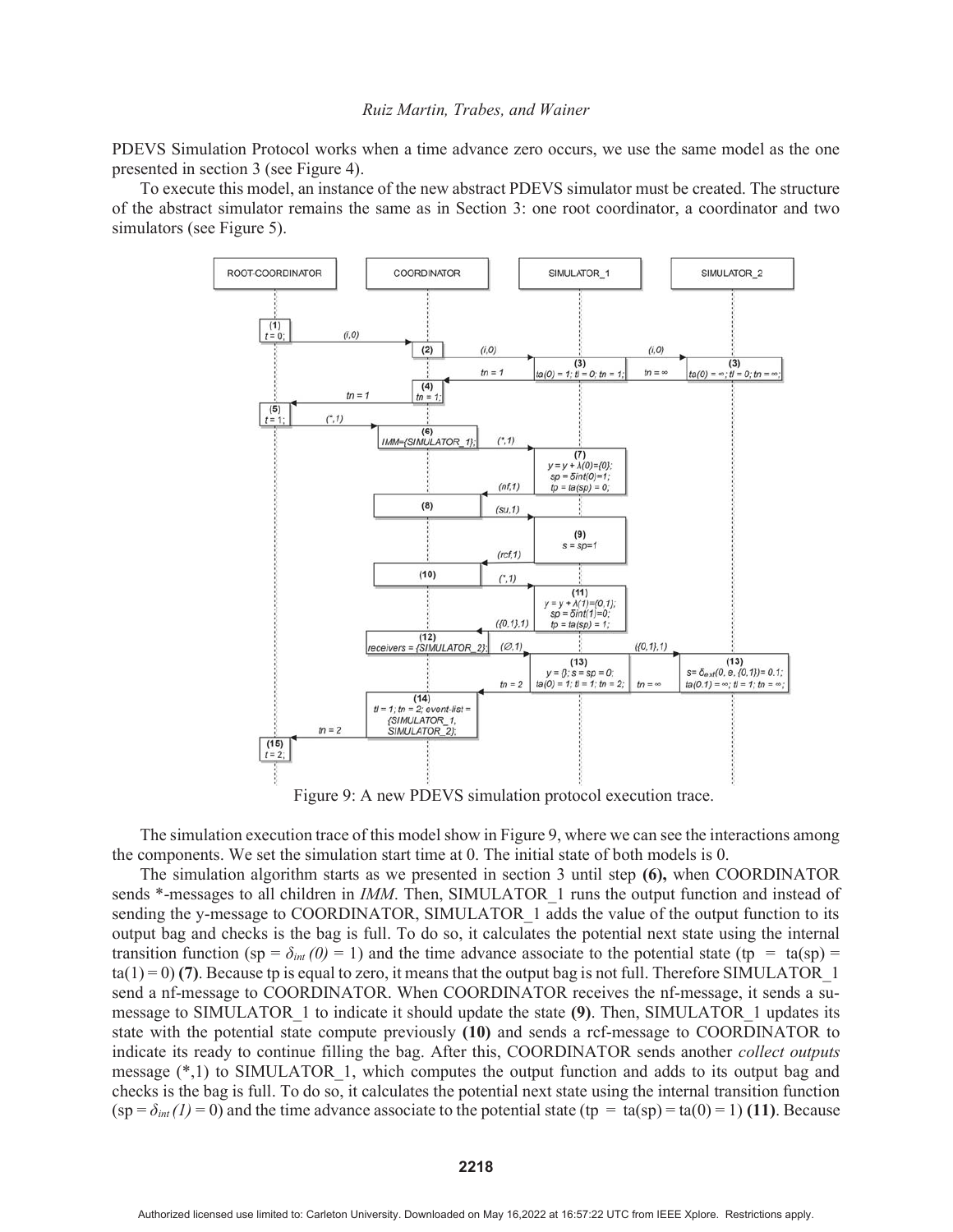tp is not zero, it means that the output bag is full. Therefore, SIMULATOR 1 sends its output bag ( $\{0,1\},1$ ) to COORDINATOR, which updates the *receivers* set (12). Then it sends an *execute transition* message (x, 1) to every child in the *receivers* and *IMM* lists. It sends  $(\emptyset,1)$  to SIMULATOR 1 because it has no inputs, and  $({0,1},1)$  to SIMULATOR 2, because it receives the input bag  ${0,1}$  coming from the output of SIMULATOR 1. Then, SIMULATOR 1 updates its state (s) using the value of the internal transition function already calculated in step (11) and updates its state to 0 (s = sp*).* It also updates the time advance of the new state  $(ta = tp)$ , its *tn* and *tl* and reports the time of next event *tn* to COORDINATOR (13). At the same time, SIMULATOR 2 runs the external transition function with the input bag  ${0,1}$  and updates its state to 0.1  $(\delta_{ext}(0, e, \{0,1\}) = 0.1)$ . It also calculates the time advance of the new state (*ta* (0.1) = ∞.), updates its *tn* and *tl* and reports the time of next event *tn* to COORDINATOR (13), which picks the first in its *event-list* (in this case,  $tn=2$ , as the SIMULATOR 2 is passive). This value is sent to the ROOT-COORDINATOR (14), which updates the simulation time to 2 and starts a simulation cycle (15). The simulation continues until the *tn* value of COORDINATOR is infinity or until the maximum simulation time is reached, whichever happens first.

In this execution trace we can see that GENERATOR produces 2 outputs at time 1:  $\{0\}$  (step 7) and {1}, (step 11). However, unlike the execution with the original PDEVS simulation protocol presented in Section 3.2 these outputs produce only one state change in STORAGE. A single output bag  $\{0,1\}$  is produced by GENERATOR at time 1, which generates a state change to 0.1 in STORAGE.

### 6 CONCLUSIONS AND FUTURE WORK

One of the advantages of DEVS is that it clearly separates modeling and simulation. However, when executing models that have time advances zero, the PDEVS simulation protocol handles the outputs sequentially. This imposes restrictions to the modeler, it should keep in mind how the model will be executed, making the modeling and simulation activities less independent from one another.

 In this work, we propose a new algorithm that assures that all outputs produced by a sequence of time advances zero due to internal transitions are gather in a single output bag. With this idea, the modeler does not need to worry about how the interaction between components occurs. Simple component models using time advances zero can be defined and coupled together. When the model is executed, the simulation algorithm assures that all outputs produced at the same simulation time are send together. In models without time advance zero, this algorithm works exactly as the PDEVS simulation protocol. As future work we propose to implement this algorithm to make it available in a practical simulation tool.

#### **REFERENCES**

- Belloli, L., D. Vicino, C. Ruiz-Martin, and G. Wainer. 2019. "Building DEVS Models with the Cadmium Tool". In *Proceedings of the 2019 Winter Simulation Conference*, edited by N. Mustafee, K.H.G. Bae, S. Lazarova-Molnar, M. Rabe, C. Szabo, P. Haas, and Y.J. Son. December 8<sup>th</sup>-11<sup>th</sup>, National Harbor, Maryland, USA. 45–59.
- Chow A.C. and B. P. Zeigler. 1994. "Parallel DEVS: a Parallel, Hierarchical, Modular, Modeling Formalism". In *Proceedings of the 1994 Winter Simulation Conference*, edited by J. D. Tew, S. Manivannan, D. A. Sadowski, and A. F. Seila. December 11th – 14th. Orlando, Florida, USA. 716–722.
- Chow, A.C., B. P. Zeigler, and D. H. Kim. 1994. "Abstract Simulator for the Parallel DEVS Formalism". In *Proceedings of the Fifth Conference on AI, Simulation, and Planning in High Autonomy Systems*, edited by Paul. A. Fishwick. December 7th – 9<sup>th</sup>. Gainesville, Florida, USA. 157-163
- Kim, S., H. S. Sarjoughian, and V. Elamvazhuthi. 2009. "DEVS-Suite: a Simulator Supporting Visual Experimentation Design and Behavior Monitoring". In *Proceedings of the 2009 Spring Simulation Multiconference (SpringSim '09)*. Society for Computer Simulation International, March 22<sup>nd</sup> – 27<sup>th</sup>. San Diego, California, USA, Article 161, 1–7.
- Nutaro, J. 2014. A Discrete EVent System Simulator. http://web.ornl.gov/~1qn/adevs/adevs-docs/manual.pdf, accessed 22th April 2020.
- Nutaro J. 2019. "Chapter 14 Parallel and Distributed Discrete Event Simulation" in *Theory of Modeling and Simulation. 3rd edition*, edited by B. P. Zeigler, A. Muzy and E. Kofman. pp 339 – 372. San Diego, CA, USA: Academic Press.
- Nutaro J. 2020. "Toward a Theory of Superdense Time in Simulation Models". *ACM Transaction on Modeling and. Computer Simulation.* 30, 3, Article 16, 13 pages.